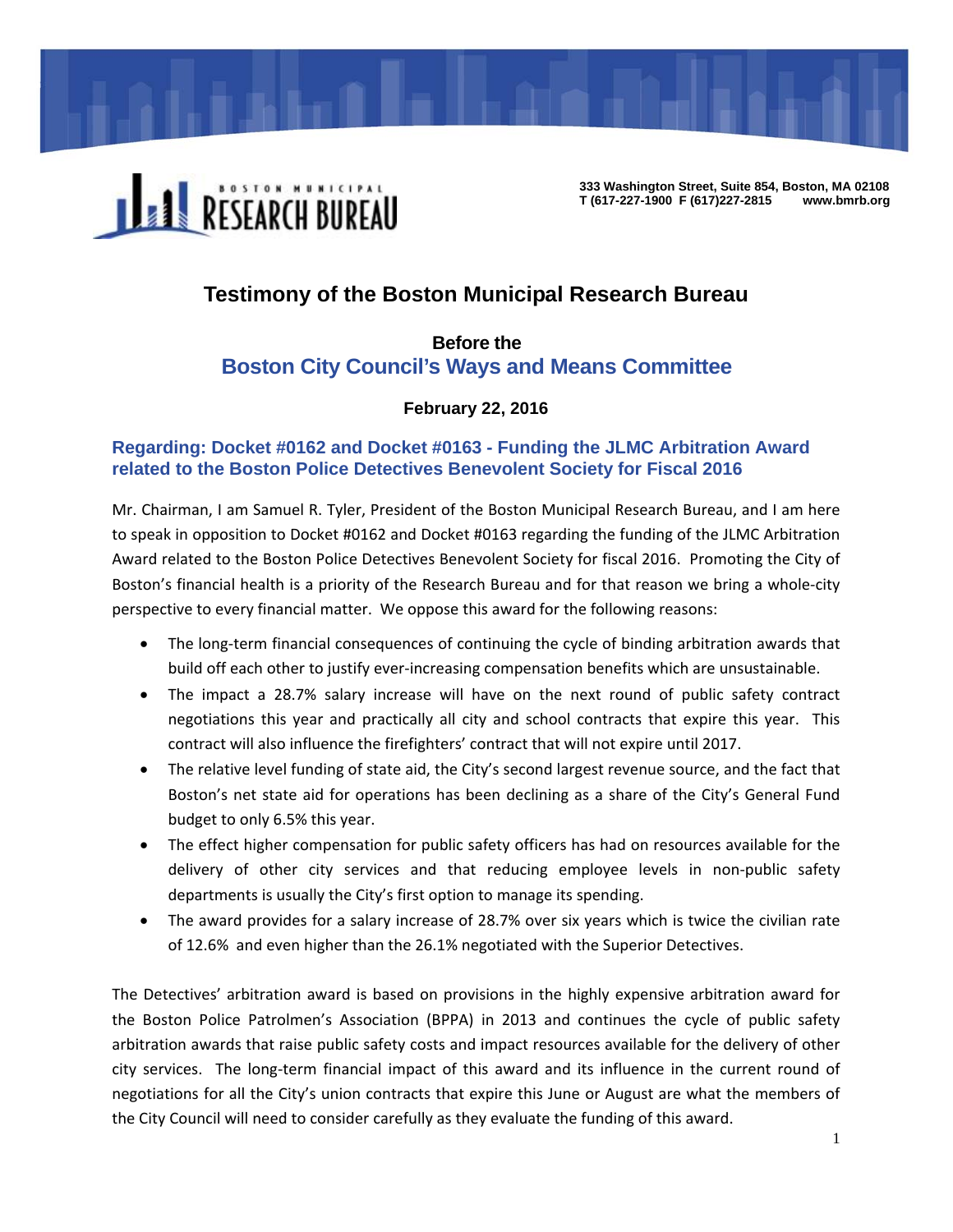#### **Escalating Arbitration Awards**

The Detectives' binding arbitration award is the product of a series of public safety binding arbitration awards that have built off each other resulting in increasingly expensive compensation costs far above the increases in the City's civilian contracts. The 2010 binding arbitration award for the firefighters defined parity as total compensation including overtime and paid detail which resulted in a significant wage advantage over Boston's patrolmen. The 2010 award led to the very expensive 2013 BPPA binding arbitration award that sought to achieve pensionable earnings parity with firefighters. The economic elements of the 2013 BBPA award were applied to the Detectives' contract in this December 2015 arbitration award. **This cycle of public safety binding arbitration awards building off of each other to justify even greater compensation benefits is a trend that is fiscally unsustainable by the City.**

**Funding the Award** –The Administration will fund the fiscal 2016 and final cost of this award with a supplemental appropriation of \$9,035,582. The source of revenue for this award is the budgeted collective bargaining reserve from which the full \$9,035,582 will be transferred to the Police Department's fiscal 2016 operating budget. The cost of the prior five years of the contract will be funded from the annual collective bargaining reserve appropriated for each of the five years.

**What Did the City Receive?** – The payment of \$22.8 million to the approximately 280 members of the Detectives Benevolent Society should provide some important benefits to the City and its taxpayers beyond added compensation for the members. The provisions of the Detectives' arbitration award consists of those items unresolved in negotiations that were submitted separately by both parties and were approved by the arbitration panel. As such the items focus on compensation issues such as wages, one-time parity adjustment, Quinn Bill increase, longevity pay, and hazardous duty pay. Language regarding compensatory time was included. No decision was rendered regarding installing GPS technology in the detectives' police vehicles. The City Council is deciding on the arbitration award, but what management and operational improvements are included in the full contract in return for the added compensation provided in the award and do they justify 28.7%?

#### **Other Financial Considerations**

Beyond the direct costs of this award, the City Council should evaluate the factors below that will be influenced by this award.

**Impact on Departmental Spending** – The higher personnel costs in the Police and Fire Departments have contributed to a greater growth in the spending of these two departments than have occurred in the civilian departments in aggregate, not including the School Department. Over the past five years (FY11‐FY16), spending for the Police and Fire Departments together grew by 18.4%. Spending by the School Department rose by 25%. However, the increase in spending for all the remaining city departments and offices in aggregate was 12.7%. Other budget drivers that grew at a higher pace over this period included pensions (+68%), state assessments (+59%) and debt service (+30%). With spending for employees representing almost 70% of the total operational budget, the City's first option to control spending is to reduce non-public safety employee levels.